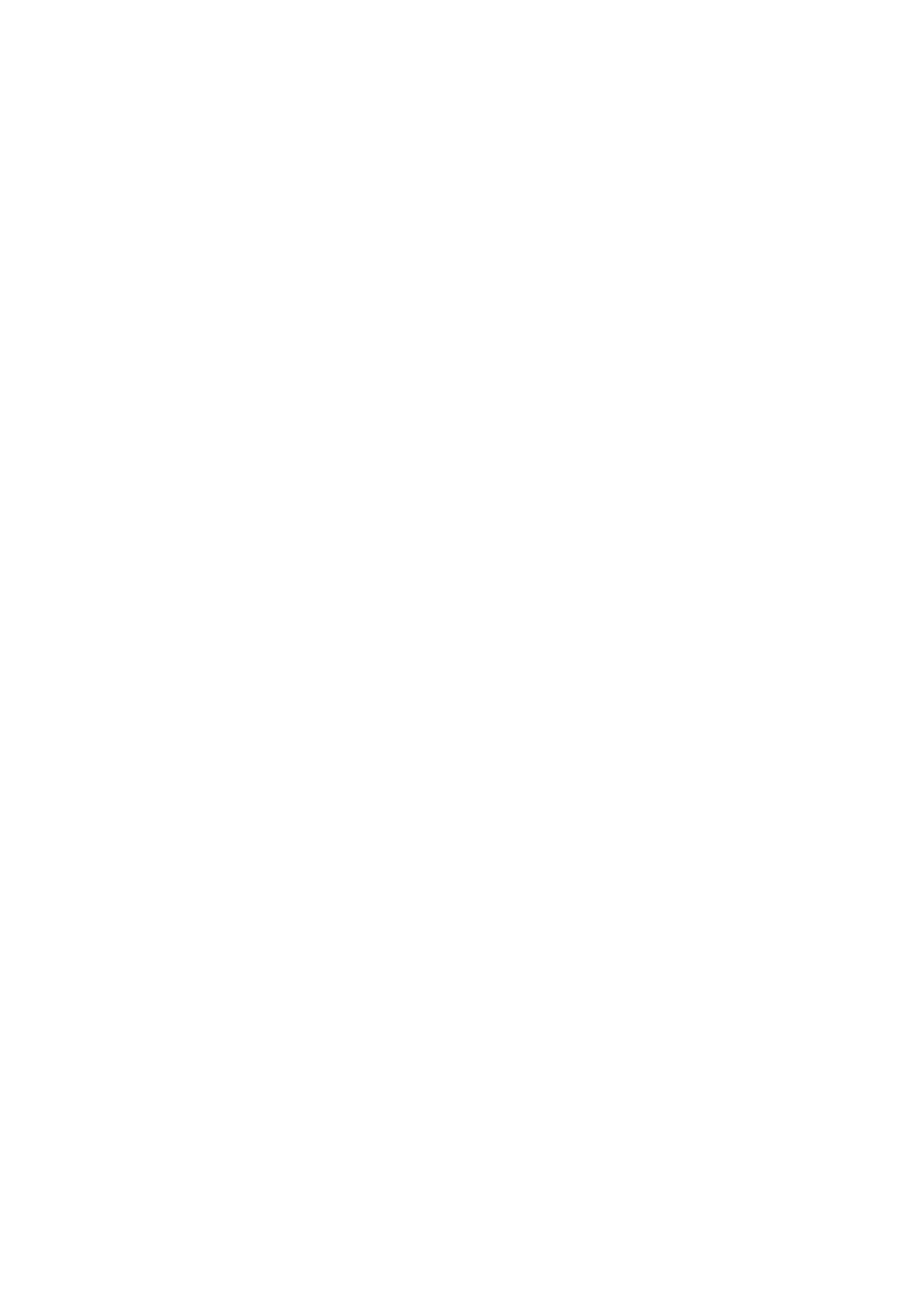

## **Guide for Charity Trustees**

An Easy Read Guide to being a Charity Trustee

#### **Contents**

| Page 2        | Who this Guide is for                                           |
|---------------|-----------------------------------------------------------------|
| Page 3        | <b>Where this Guide is from</b>                                 |
| Page 3        | <b>What this Guide covers</b>                                   |
| <b>Page 5</b> | <b>General charity trustee duties</b>                           |
|               | Page 16 Specific charity trustee duties                         |
|               | Page 18 Paying charity trustees                                 |
|               | Page 19 What happens when charity trustees<br>break these rules |
|               | Page 20 What words mean                                         |
|               | Page 22 Organisations and information resources                 |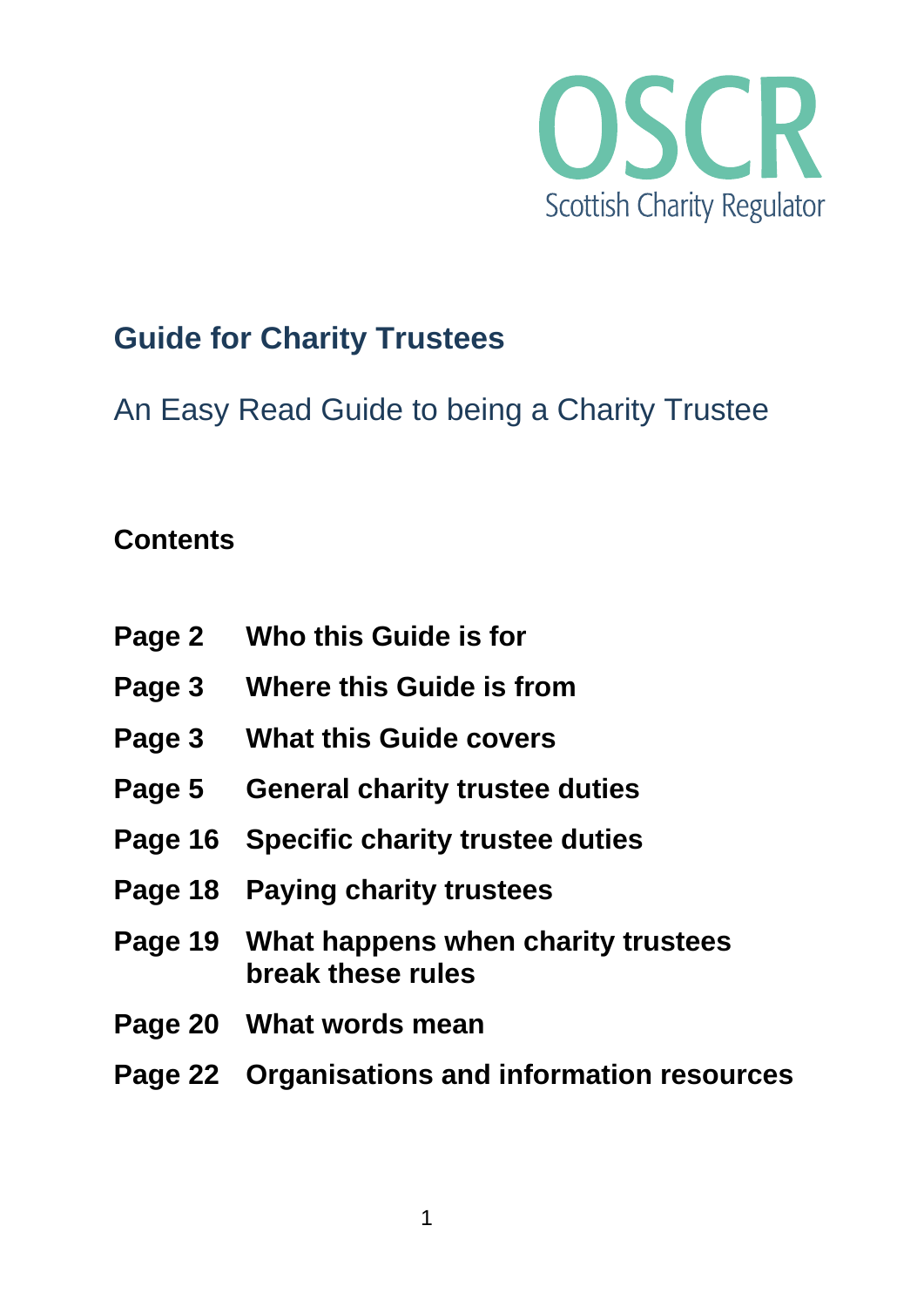

**Who this Guide is for**



This Guide is for anyone who is a trustee of a charity in Scotland. Charity trustees are sometimes called Board Members, Directors or Committee Members. A charity trustee is anyone who controls and manages a charity.



We have tried to make this Guide easy to read. We have printed hard words in blue and you can read what these words mean on page 20. You can phone us on 01382 220 446 if there is anything that you do not understand.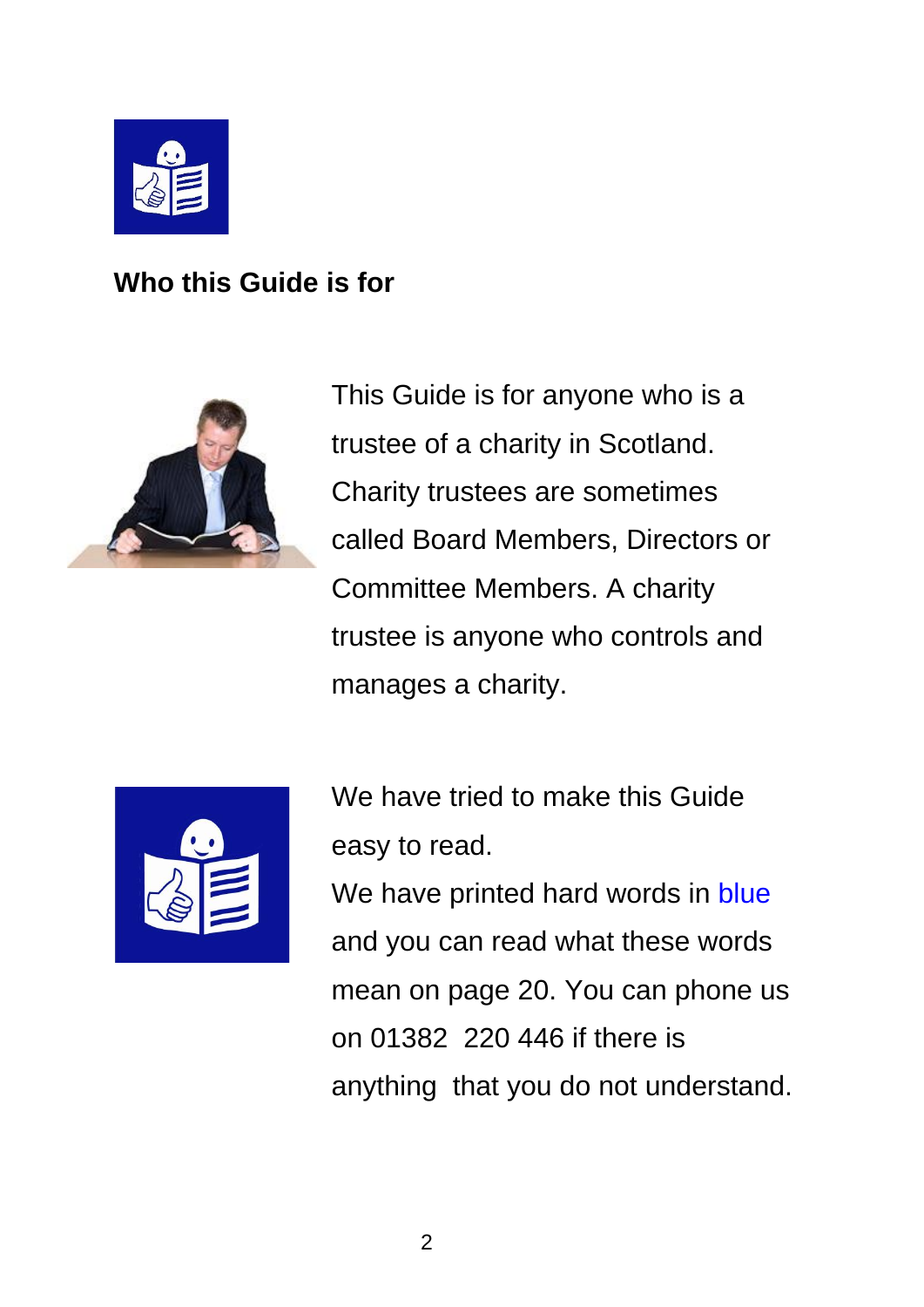#### **Where this Guide is from**

 $\overline{\mathbf{q}}$ 



Welcome to the Scottish Charity Regulator

#### 24.730 Total charities registered

e are the independent of **official conducts**<br>We are the independent Regulator and registrar for Scotland's charities, including<br>community groups, religious charities, schools, universities, grant-giving charities,<br>and majo

You can search the Scottish Charity Register, the public Register of all charities in<br>Scotland, by entering a Scottish Charity number, name or keyword in the box below

Charity name or number

This Guide is written by the Scottish Charity Regulator also called OSCR. Every Scottish charity must register with OSCR. Anyone who wants to give money to a charity or volunteer with a charity can check OSCR's Scottish Charity Register to make sure that the charity is real.

#### **What this Guide covers**



This Guide tells charity trustees what the law says they must do or must not do. The main law for charities is The Charities and Trustee Investment (Scotland) Act 2005. OSCR is in charge of making sure that charity trustees do not break this law.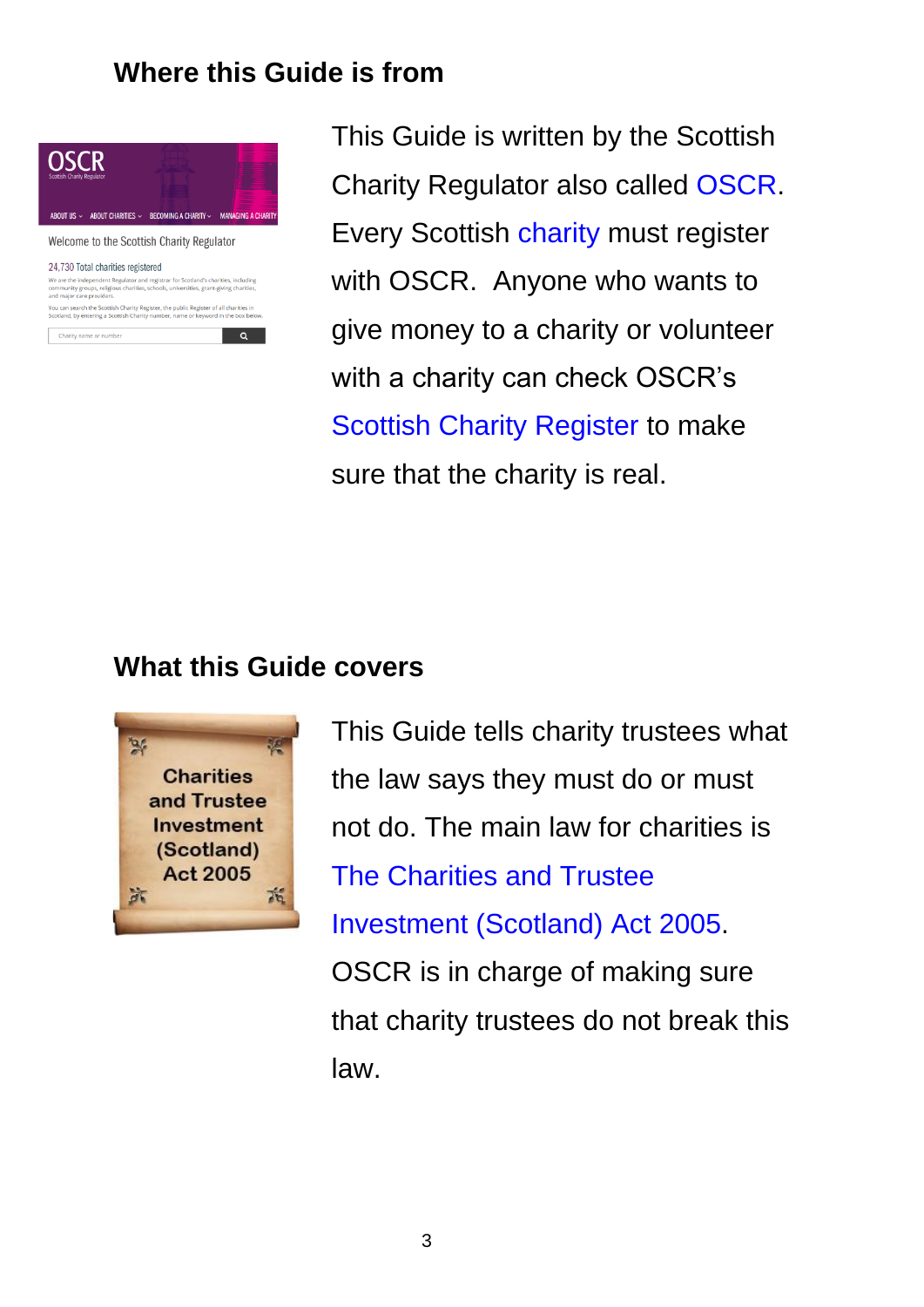

Some people are not allowed to be a charity trustee. If you are not sure if you can be a charity trustee, you can ask OSCR. Every charity trustee must make sure that he or she is not breaking the law by being a charity trustee.



Charity trustees have duties. A duty is something that you must do. There are 4 general duties and 5 specific duties. All of the charity's trustees should work together to make sure that these duties are done.



This Guide tells you the main things you need to know about being a charity trustee. If you need any more information about anything in this leaflet or about being a charity trustee, you can call us on 01382 220 446.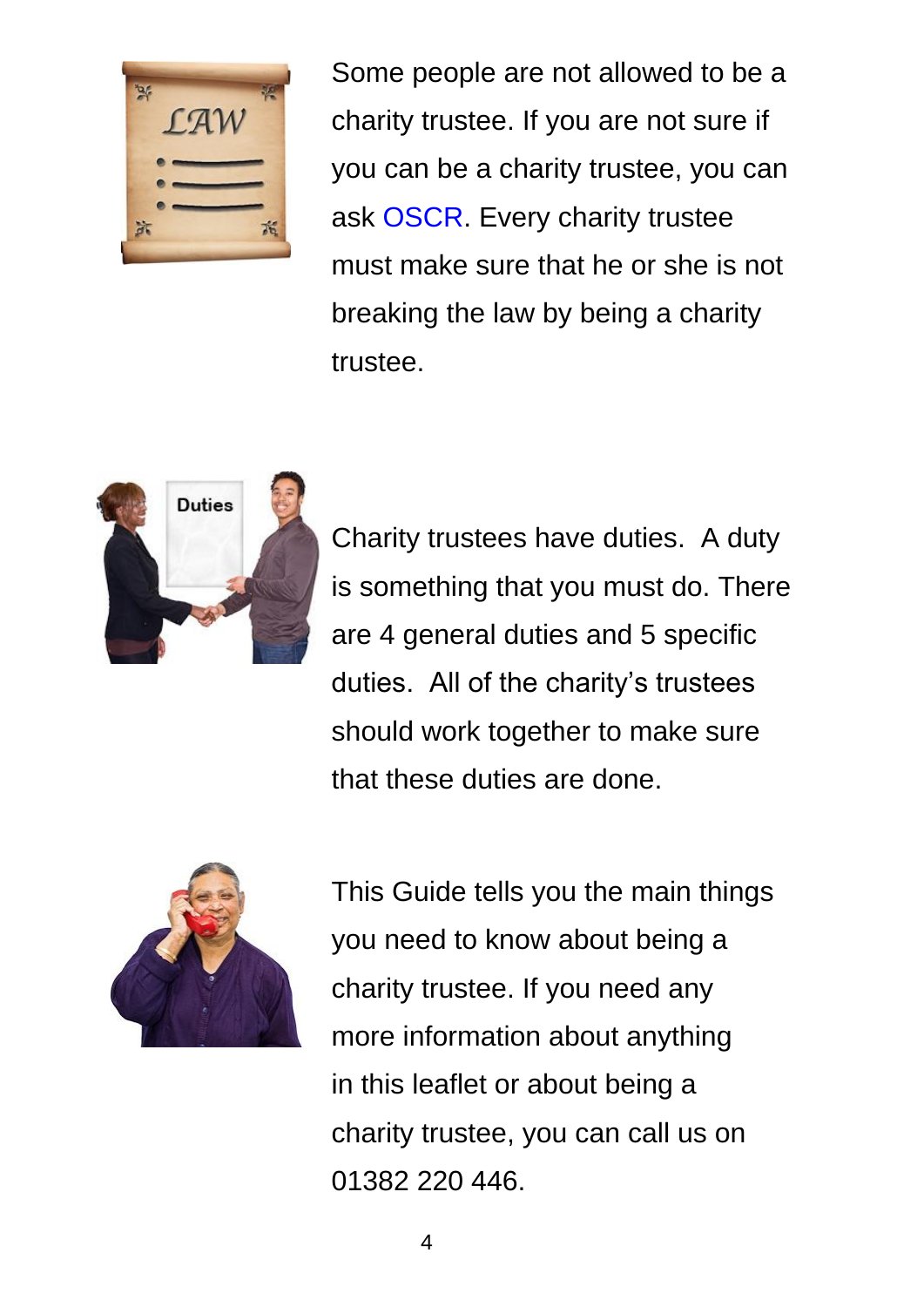**General duty 1** 

**What the law says: You must act in the interests of the charity**

**What this means: Charity Trustees must do what is best for the charity.**



- You must do what is best for the charity, not what is best for you or anyone in your family.
- You must put the needs of the charity before the needs of any other organisation or company that you are involved with.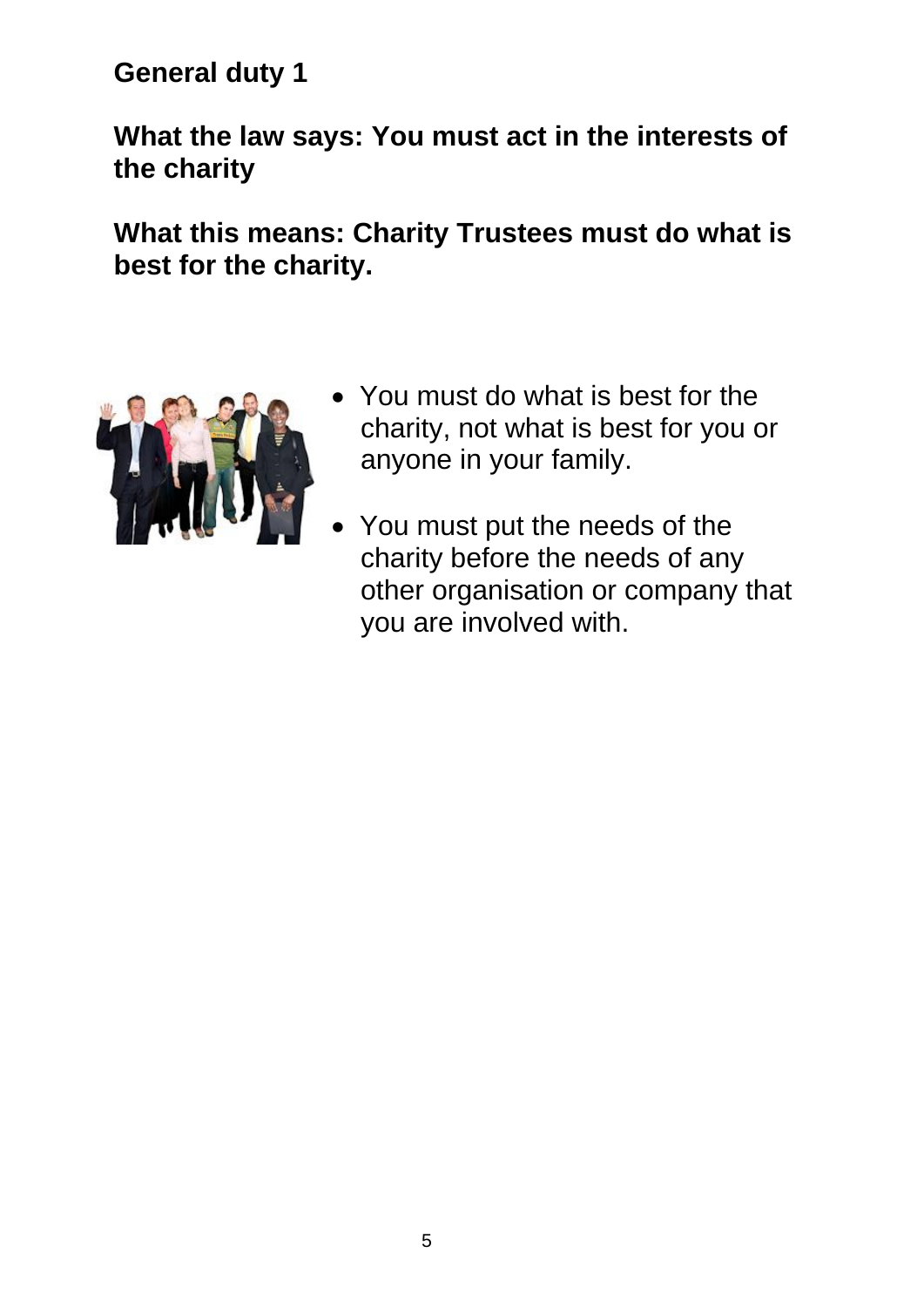#### **Good practice – this means the best way to do things**

#### **You do not have to do all these things but they help make sure you do not break any rules.**

- The charity should have a list of where charity trustees work and any other organisations they are involved with. This list is kept up to date.
- The charity has a 'code of conduct' that says what charity trustees should do if there is a conflict of interest. A conflict of interest is when a charity trustee might not be able to do what is best for the charity because he or she has a duty to another organisation or person.
- The charity has a policy that says what will happen if a charity trustee does something wrong.
- The charity has a rule that says it can stop someone from being a charity trustee if he or she breaks the law.
- There is a policy that makes it clear when it is okay for the charity to give money to charity trustees, their family or the organisation they work for.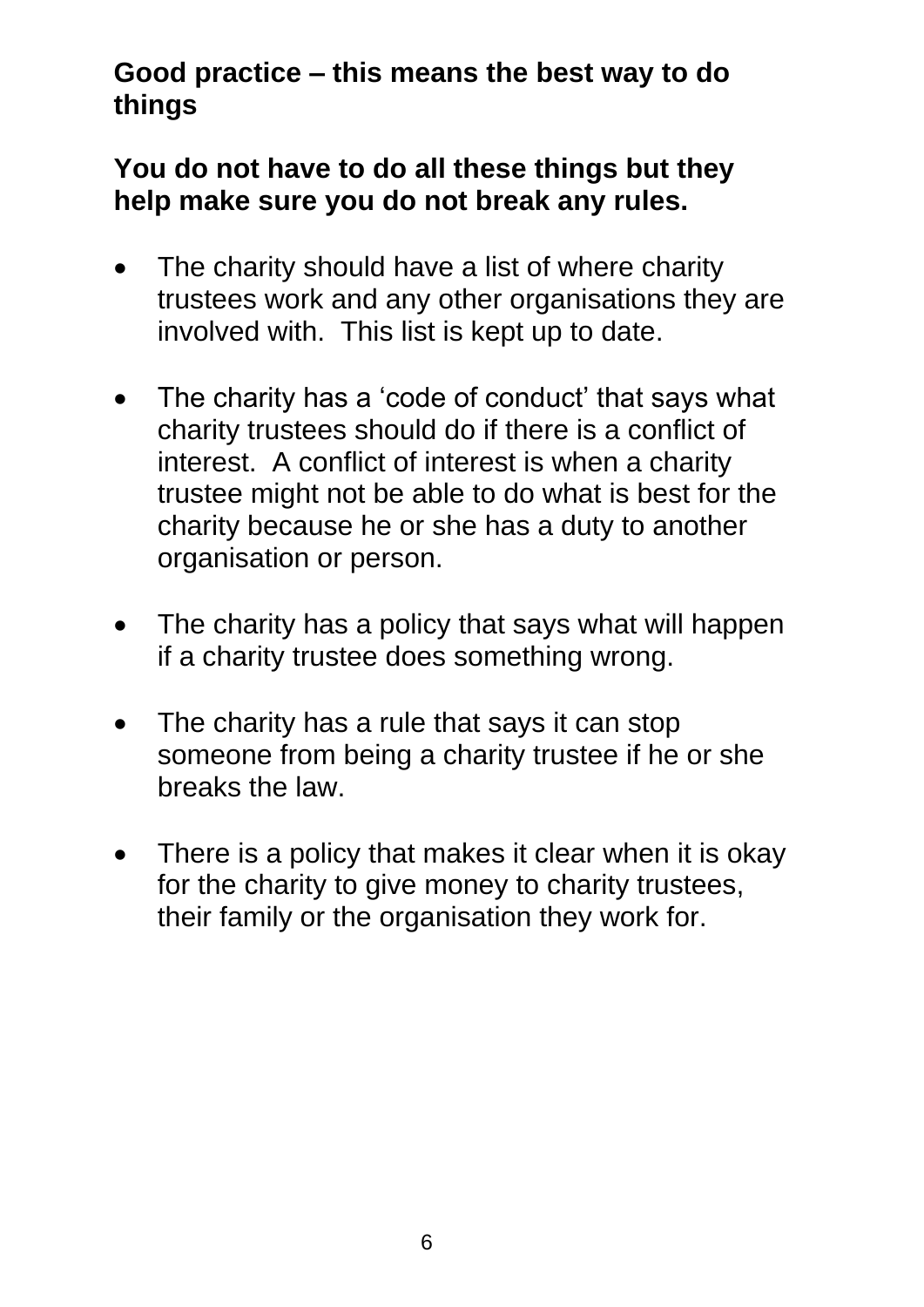#### **General duty 2 What the law says: You must operate in a manner consistent with the charity's purpose**

#### **What this means: You must make sure the charity does what it is meant to do.**



- Every charity has a set of rules that sets up the charity and says what the charity does and how it is run. This might be called its 'constitution' 'rules' or 'governing document'. They all mean the same thing.
- You must make sure that the other charity trustees and the people working at the charity follow the rules in the governing document.
- You must make sure that the charity's money is only used to do the things that are in the governing document.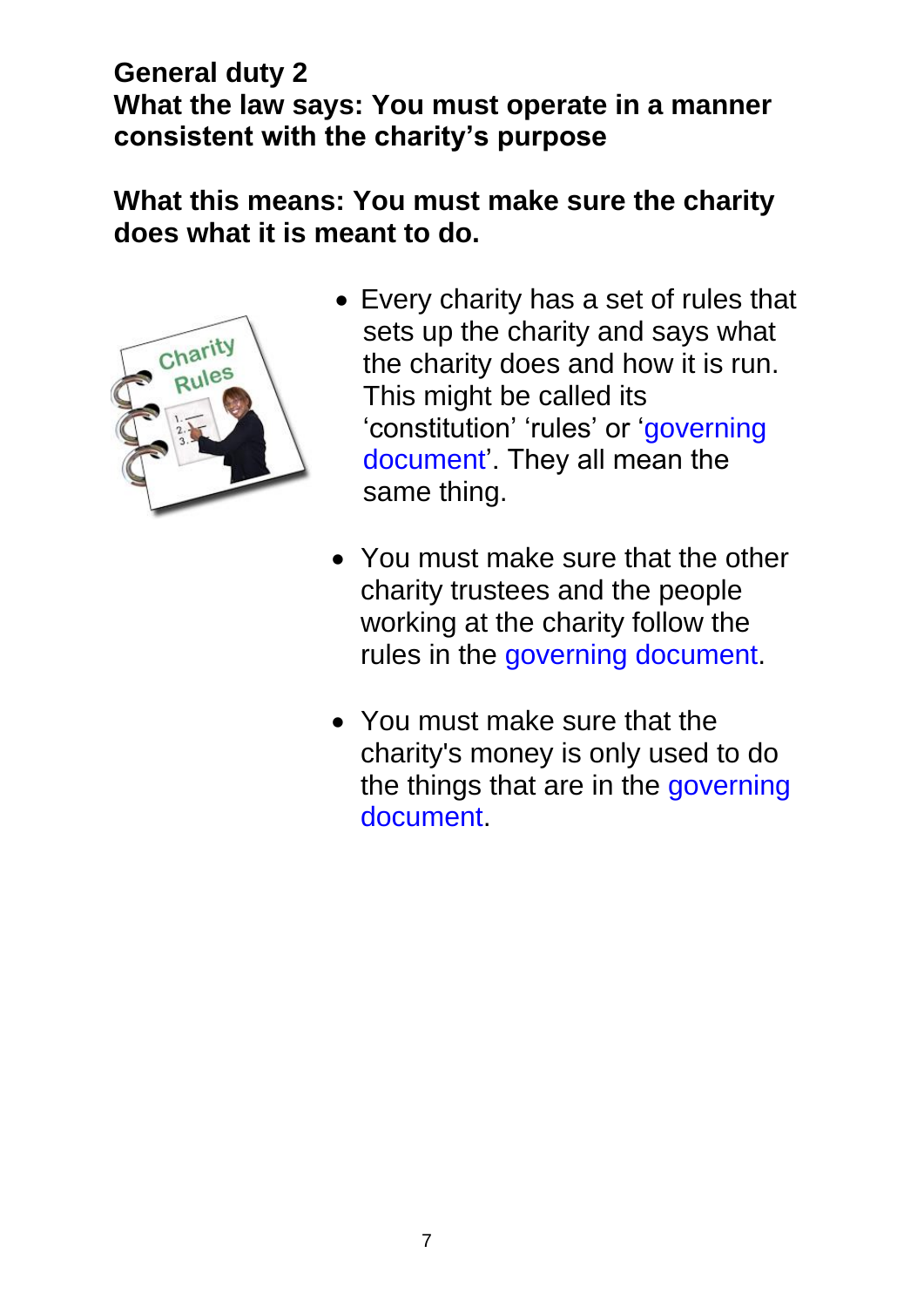#### **Good practice – this means the best way to do things**

**You do not have to do all these things but they help make sure you do not break any rules.**



- Every charity trustee has a copy of the charity's governing document.
- Every charity trustee gets an information pack about the charity when they start.
- When charity trustees plan what the charity will do, they make sure the plan fits in with the charity's governing document.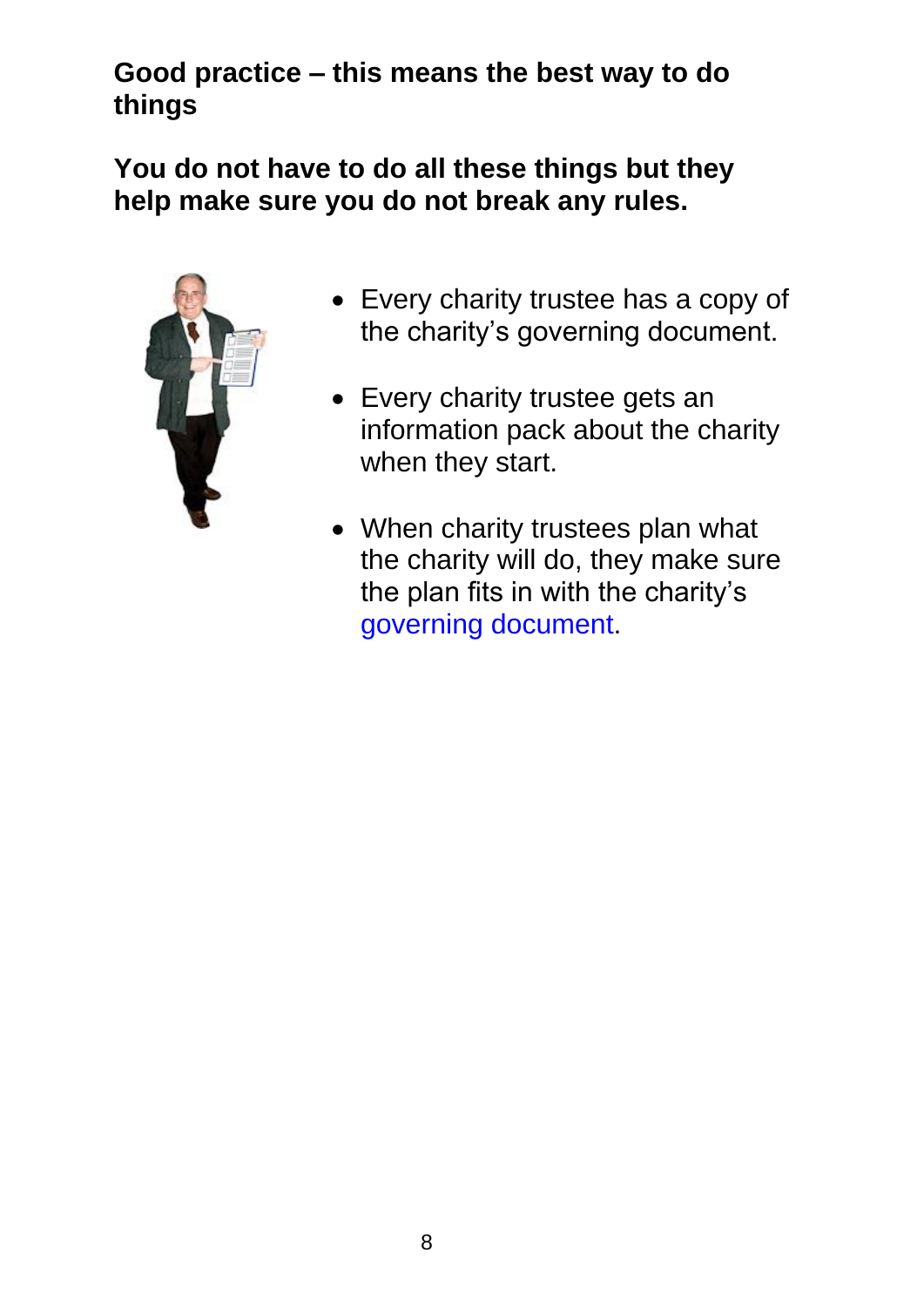#### **General duty 3 What the law says: You must act with care and diligence**

**What this means: You must run the charity carefully.**



- You must run the charity properly and make decisions carefully.
- You must make sure that the charity does not break any laws, like health and safety or data protection.
- You must make sure that the charity has enough money to pay staff and other costs.



- Charity trustees must all work together for the good of the charity. You must make sure that no-one is breaking the law by being a charity trustee and that the charity trustees are all doing what is best for the charity.
- You must make sure that any staff and volunteers are treated properly and fairly.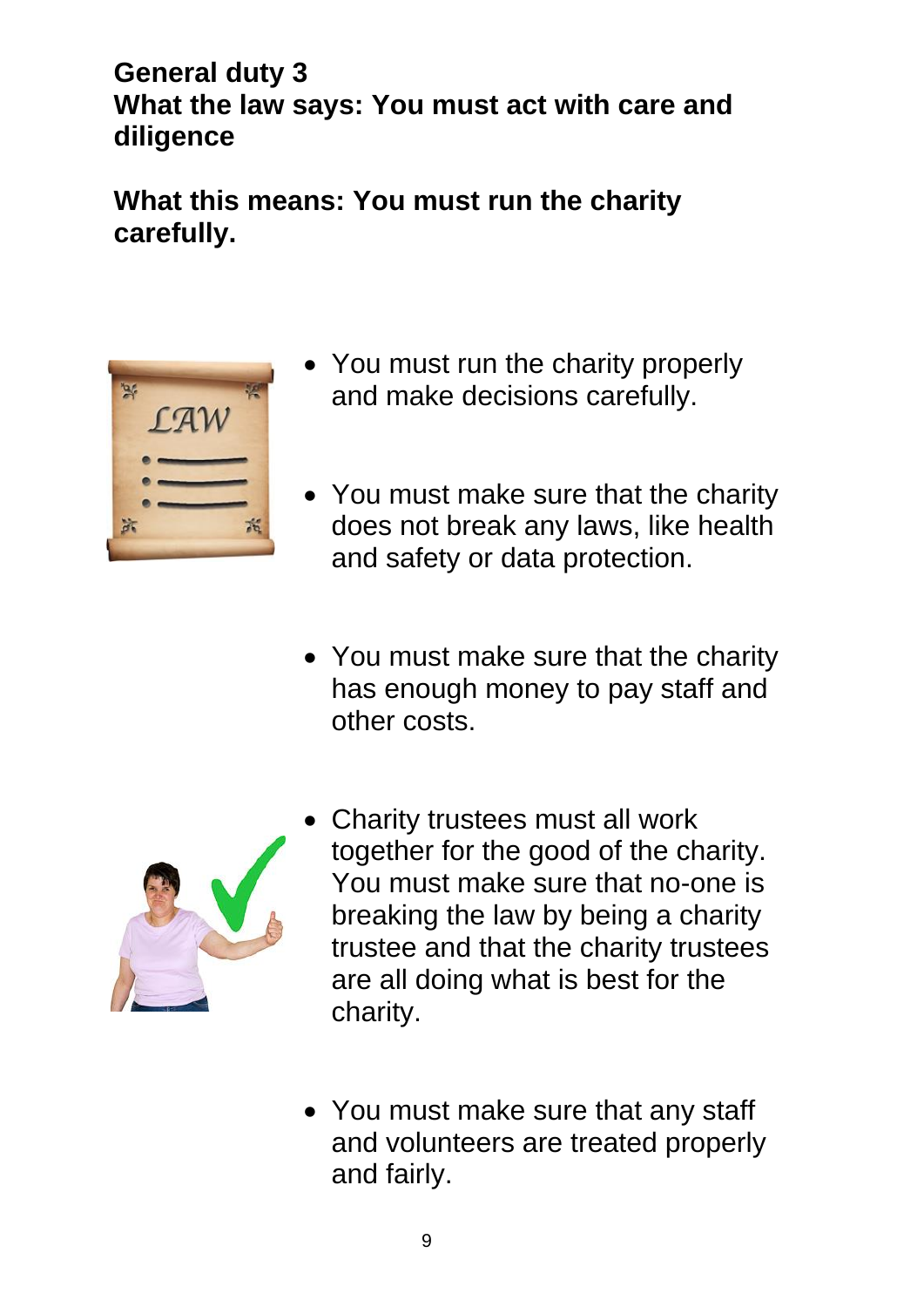• You must make sure that people who are not connected to the charity do not use the charity's name and logo.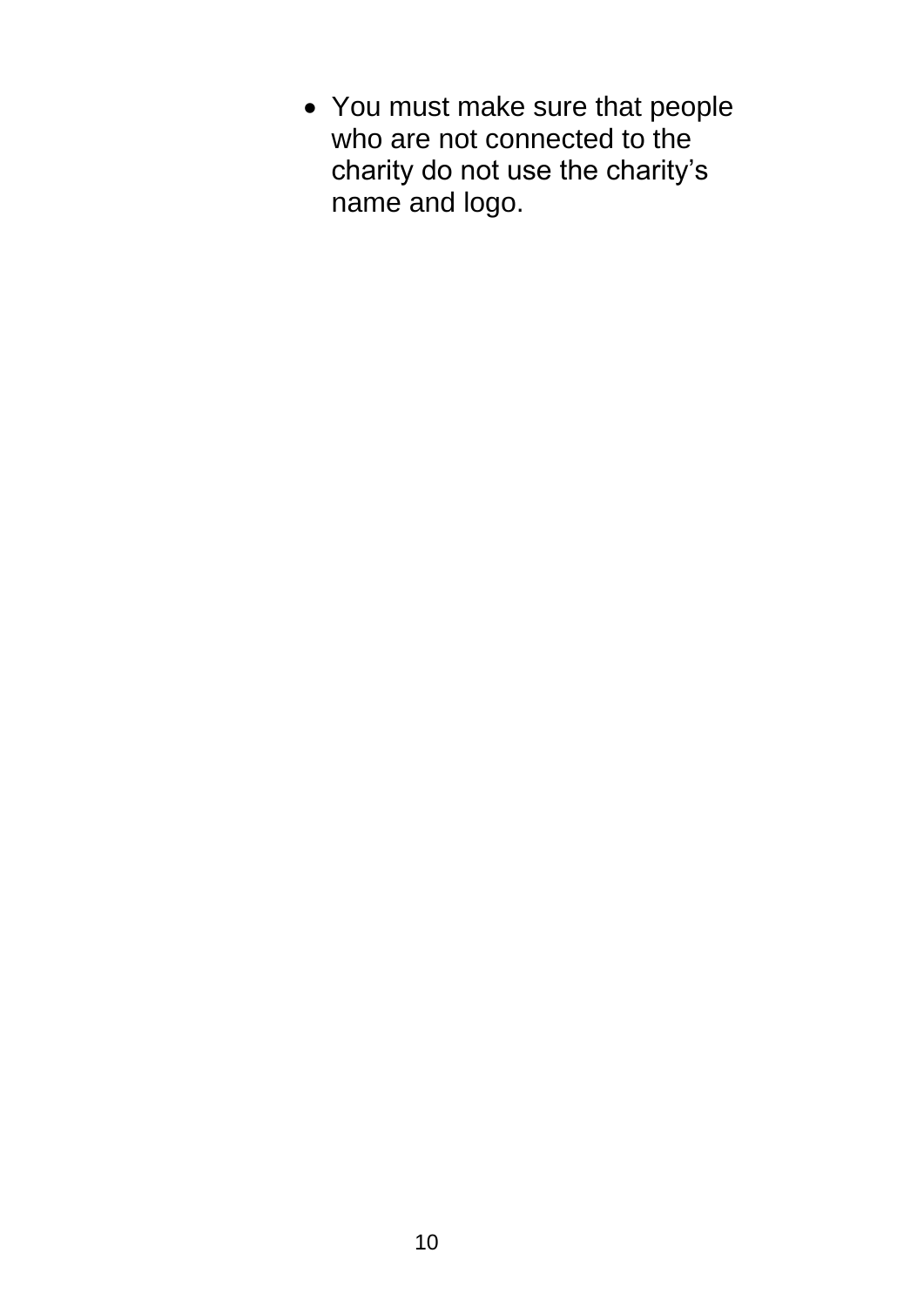#### **Good practice – this means the best way to do things**

**You do not have to do all these things but they help make sure you do not break any rules.**



- Charity trustees look at the charity's plans regularly to make sure that they are up to date and to discuss how the plan is being carried out.
- Charity trustees keep a record of the money the charity spends and the money that comes into the charity.
- Charity trustees decide how to support the charity's staff and volunteers.



• Charity trustees know how to keep up-to-date with any changes to the law.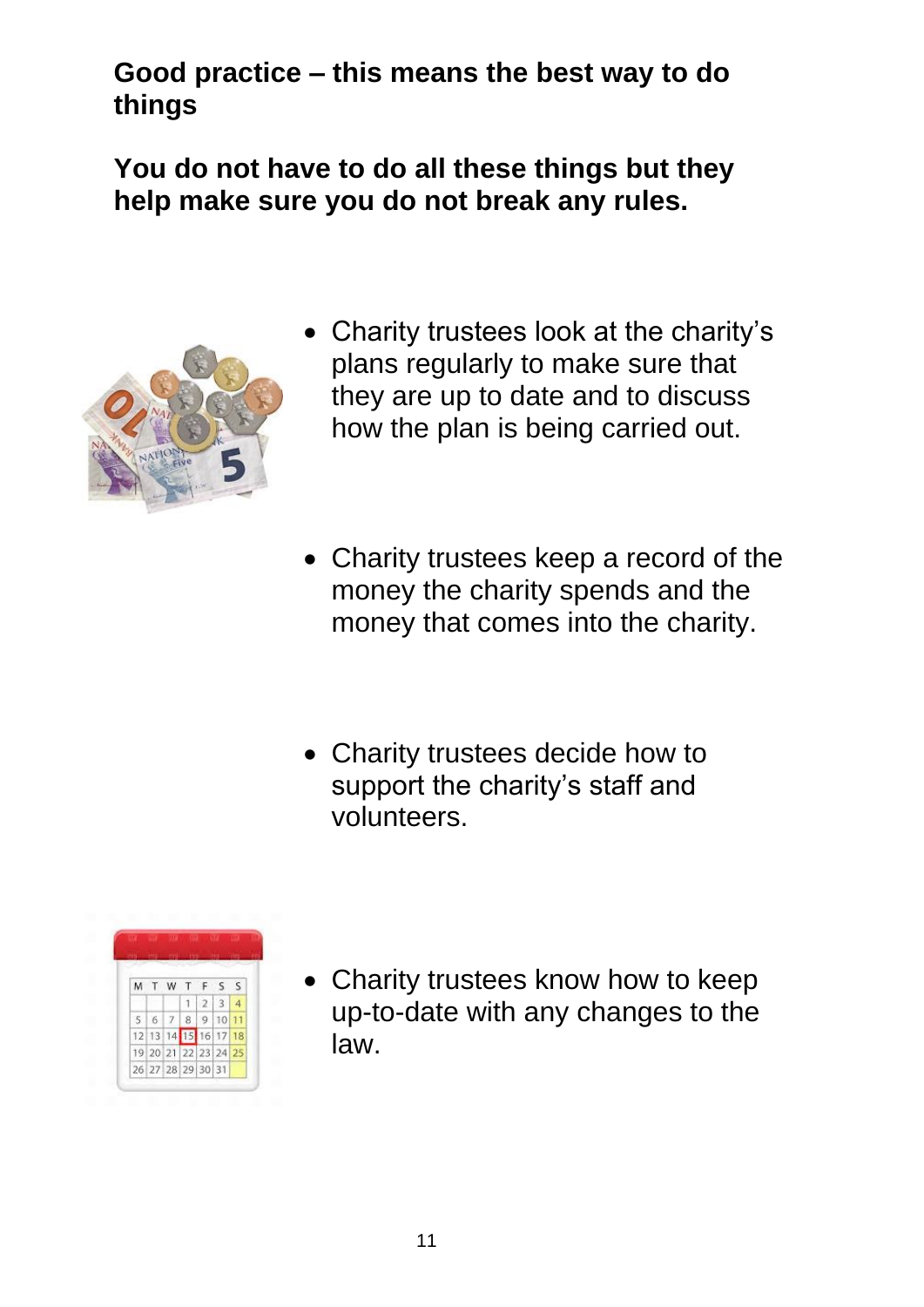- Charity trustees decide what will happen if a charity trustee misses too many meetings.
- Once a year, charity trustees look at what the charity has done well and what it needs to be better at.
- The information pack for charity trustees has information about the charity's sub-committees.



• The charity has a training plan for charity trustees.

• Charity trustees decide what will happen if they cannot agree with each other, or if they cannot agree with the charity's staff.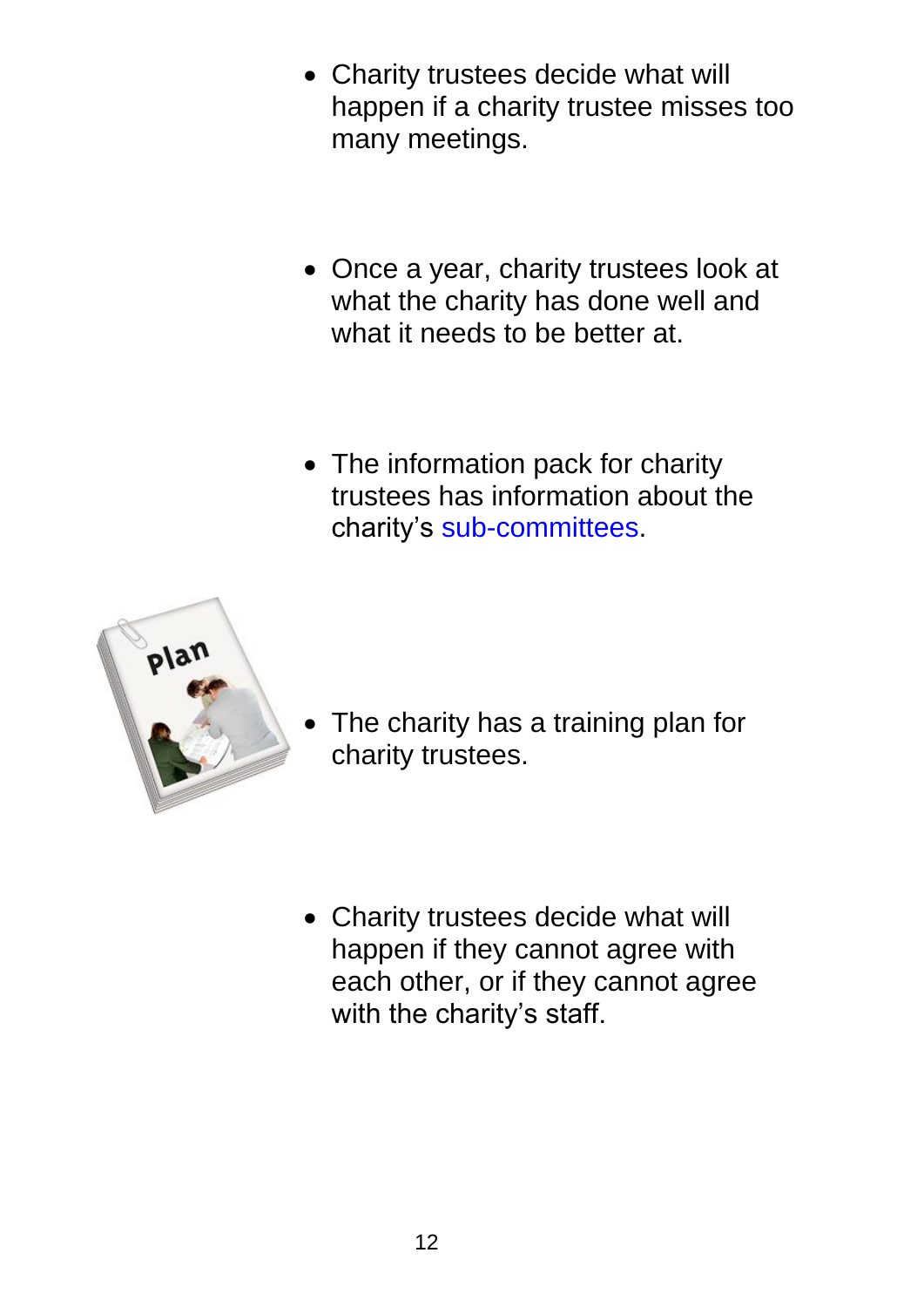• Every year, charity trustees look at the charity's governing document to see if it needs to be changed.



• Charity trustees regularly look at how they do things to make sure that there is not a better way.

• Charity trustees can get legal or money advice from experts if they need to.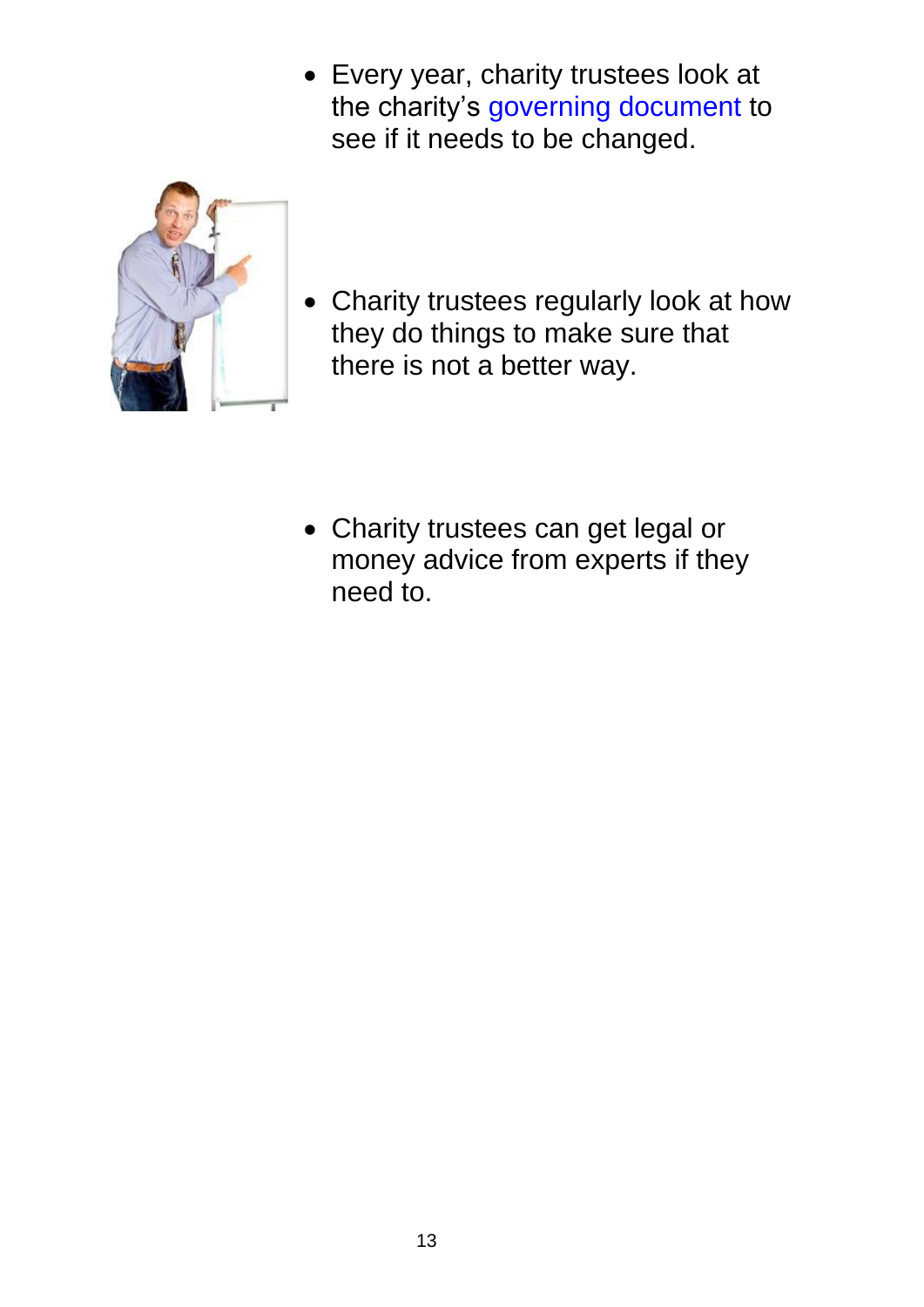**General duty 4 What the law says: You must comply with the 2005 Act.**

**What this means: You must make sure the charity does not break the law.**



• You must make sure that the charity follows the rules in the Charities and Trustee Investment (Scotland)  $$WDQGDQRWWODZ$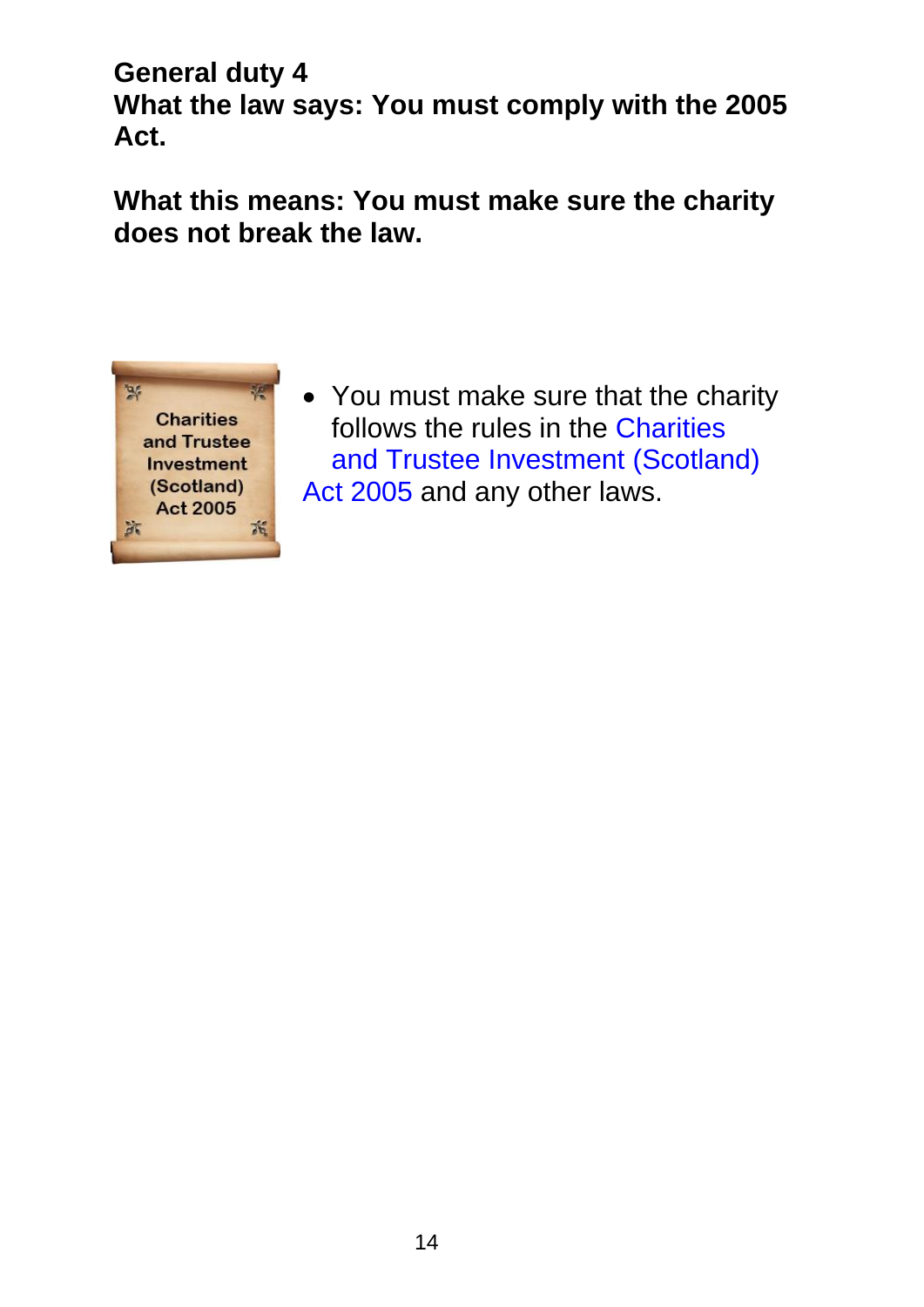#### **Good practice – this means the best way to do things**

#### **You do not have to do all these things but they help make sure you do not break any rules.**

- Charity trustees plan board meetings so they can meet at the right time to look at the charity's accounts and write the report for OSCR.
- Charity trustees follow the Fundraising Code of Practice.



- Charity trustees know how to get information about changes in the law.
- Charity trustees check that they have a good system to make sure they do all the things that the law says they must do.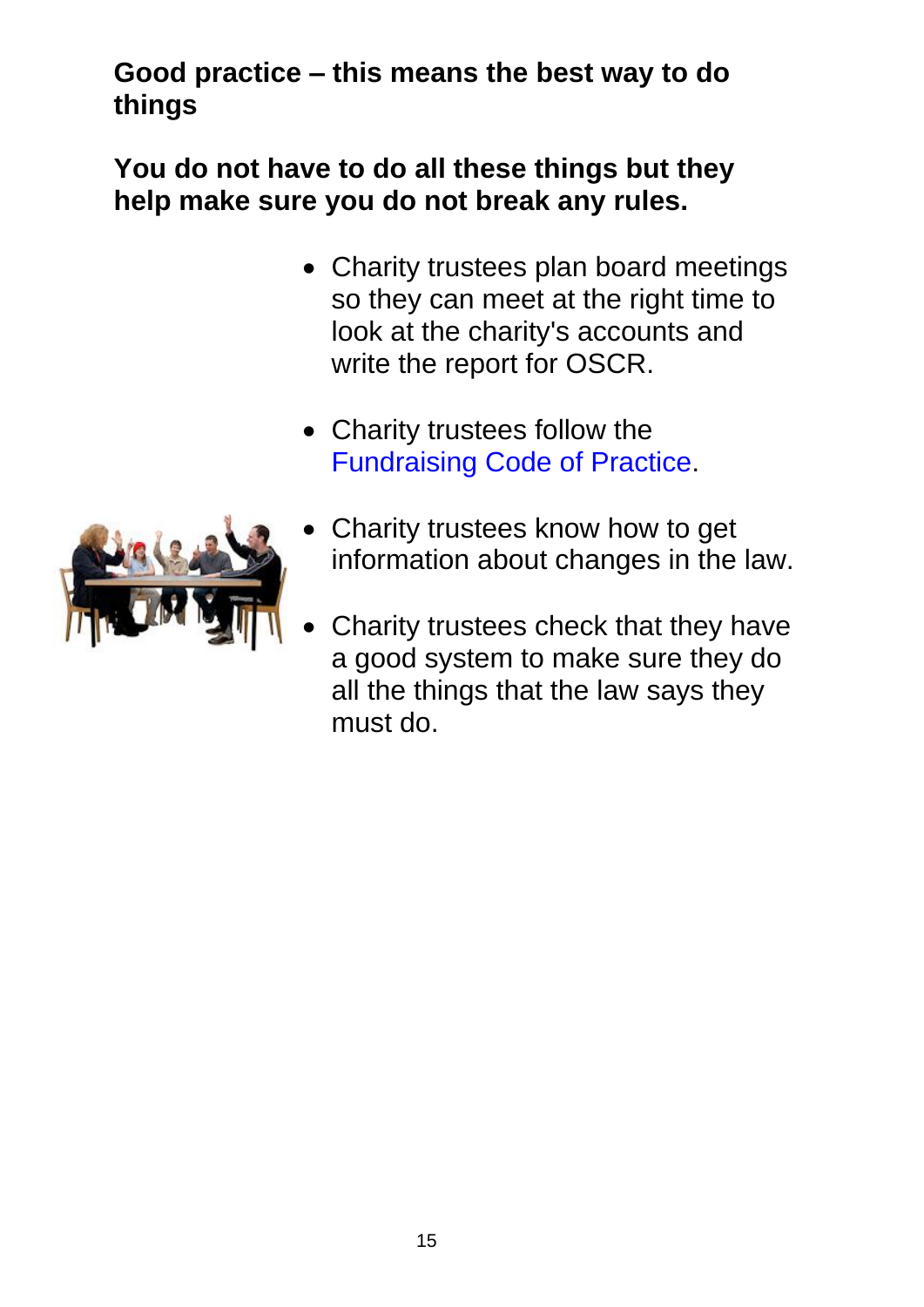### **Specific duties**

These are things that charities must do. All the charity trustees must make sure that these things are done.

#### **Specific duty 1 Charity details on the Scottish Charity Register**



• Charity trustees must give OSCR the information it needs for the Scottish Charity Register. Like the name and address of the charity.

### **Specific duty 2 Reporting to OSCR**



- Charity trustees must tell OSCR if any of the charity's details change.
- Charity trustees must fill in a form about the charity each year. This form is called an online annual return.
- Charity trustees must send OSCR the charity's accounts each year.
- Charity trustees usually need to ask OSCR before they change the charity's governing document.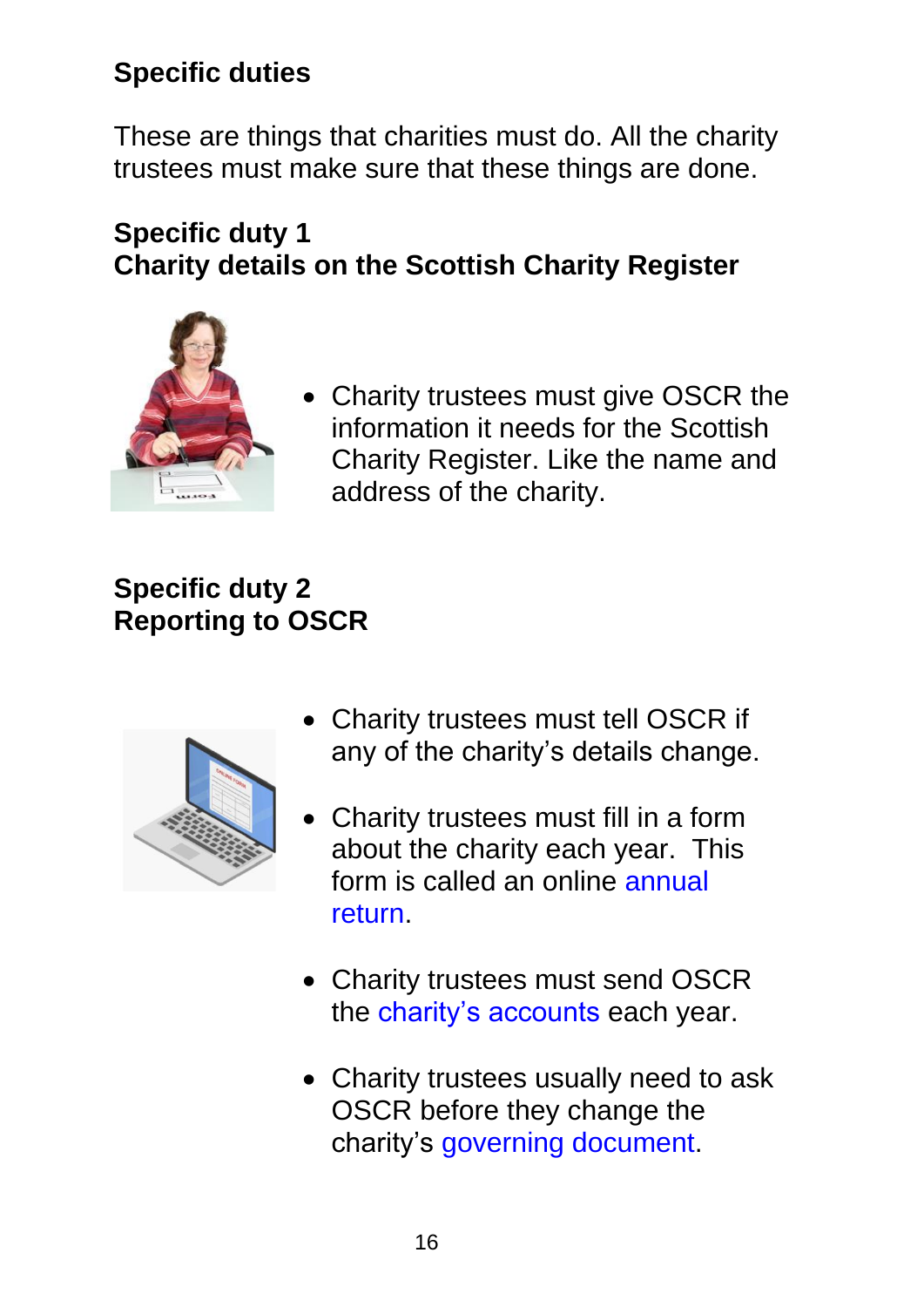#### **Specific duty 3 Financial records and reporting**



- Charity trustees must make sure that the charity keeps a record of the money it gets in and the money it spends. This will help the charity trustees know how much money the charity has to cover costs.
- Each year the charity must prepare their accounts and get them audited or examined. This means that someone who knows a lot about money, like an accountant, makes sure that the accounts are okay. A copy of the accounts must be sent to OSCR.
- Charities must keep a copy of the accounts for 6 years.

#### **Specific duty 4 Fundraising**



- Charity trustees must make sure that anyone who raises funds for the charity has an agreement that says how much they will get paid to do it.
- There are rules about charity fundraising and charity trustees must make sure that the charity follows these rules.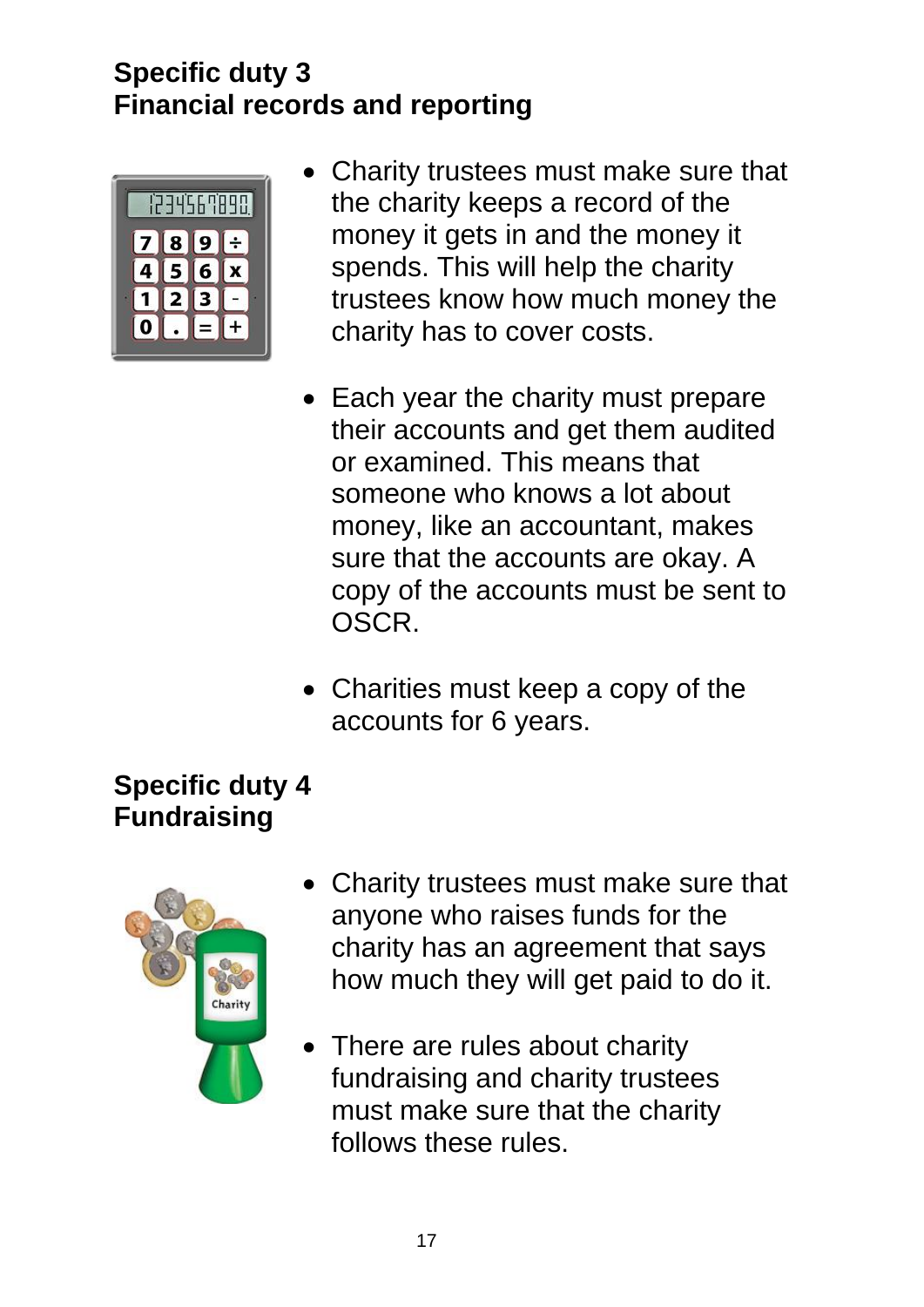#### **Specific duty 5 Providing information to the public**



- Charity trustees must make sure that the charity's details are on all the charity's paperwork, like letters and the charity's website.
- Charities must give a copy of their governing document or latest accounts to anyone that asks for them.

#### **Paying charity trustees**



Charity trustees must always put the needs of the charity first. This means that charity trustees, people in their family or companies that they are involved with must not usually get paid any money by the charity.

There are times when it is okay for charity trustees to be paid by the charity. If you need information on this you can call OSCR on 01382 220446.

Charity trustees **can** get expenses, like train fares to get to a trustee meeting.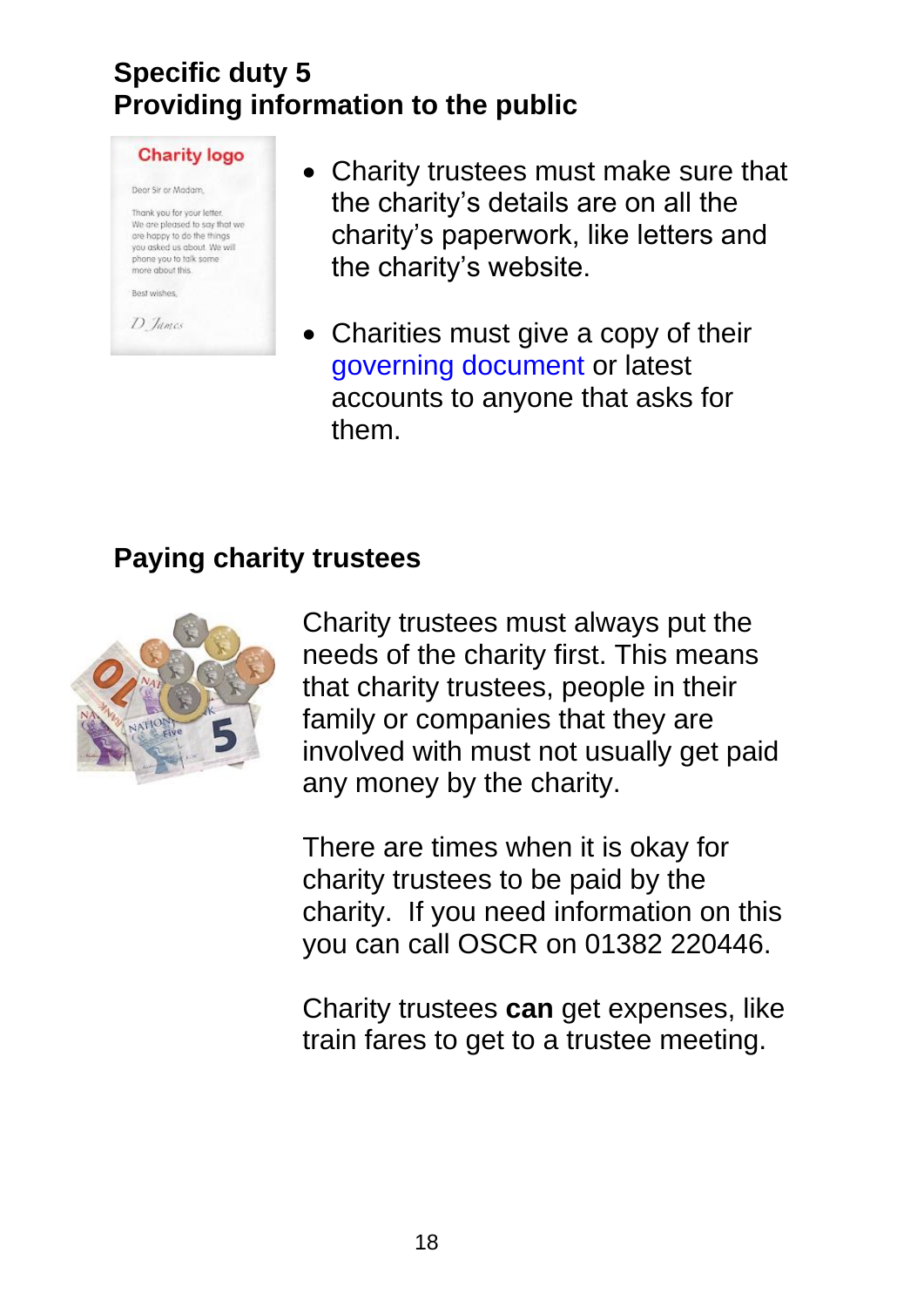#### **What happens when charity trustees break these rules**



If a charity trustee does something wrong, OSCR will look at this and may have to do something about it. What it does will depend on what has happened.

There are lots of organisations that will support charity trustees who need help to carry out their duties or to understand what their duties are. You can get a list of these organisations on page 22 and 23.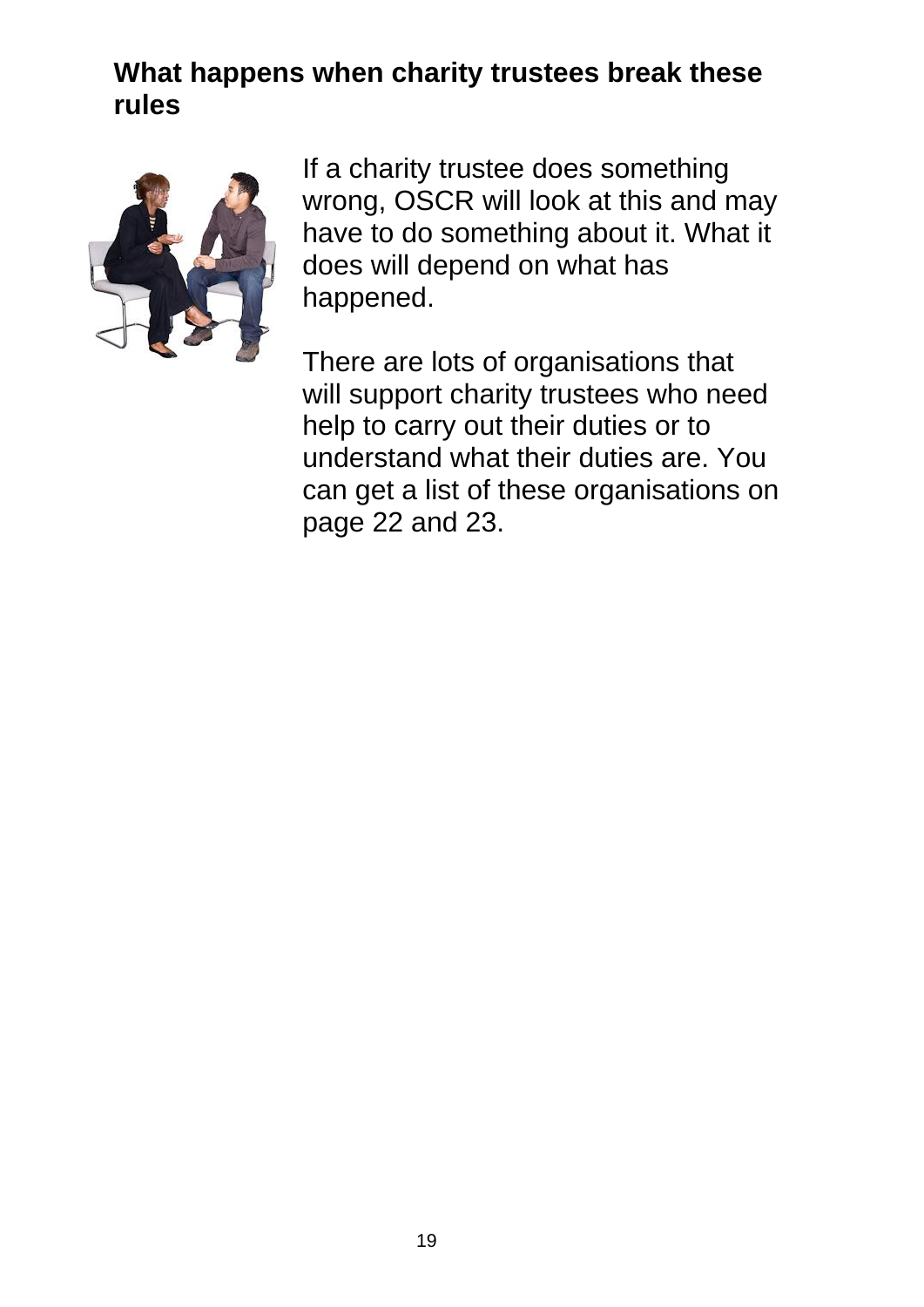#### **What words mean**

#### **Charity** – this first appears on page 2

A charity is an organisation on the Scottish Charity Register. Charities are set up to help other people or make things better for them.

#### **Governing document** – this first appears on page 7

A charity's governing document is the written statement that sets up the charity, sets out its purpose, structure and describes how it will operate. Sometimes it is called a constitution, articles or rules.

#### **Scottish Charity Regulator (OSCR)** – this first appears on page 3

OSCR keeps a list of every charity in Scotland. If an organisation is not on the Scottish Charity Register, it is not a charity. OSCR makes sure that charity trustees do not break the law.

#### **Charities and Trustee Investment (Scotland) Act 2005** – this first appears on page 3

This is the law that says what charity trustees must do or must not do.

#### **Fundraising Code of Practice** – this first appears on page 15

This is the rules that tell charities the best way to raise money and what the law says.

#### **Scottish Charity Register** – this first appears on page 3

This is a list of all the charities in Scotland. Anyone can look at this list on OSCR's website and get details of a charity and how much money it gets each year.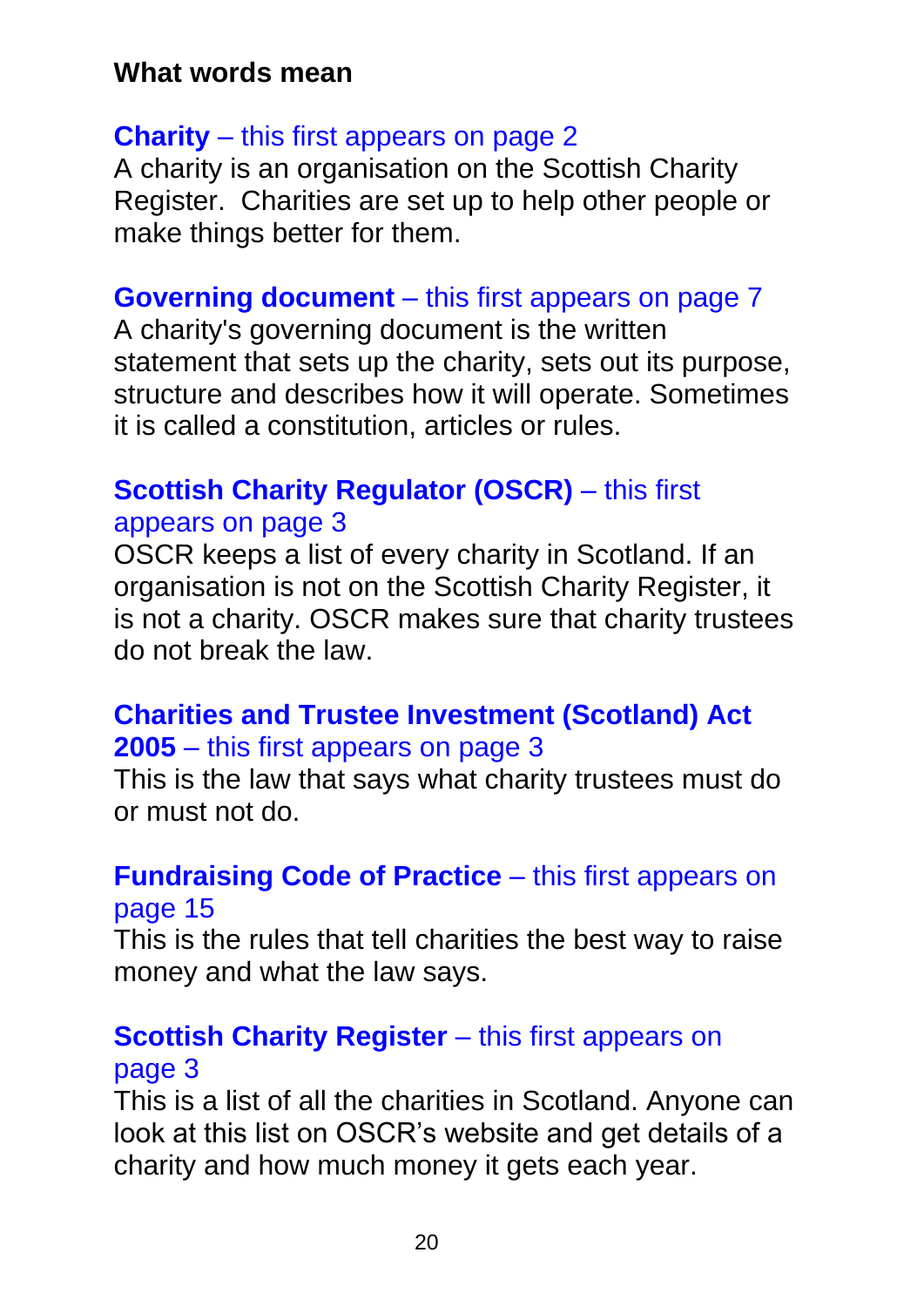#### **Annual return** – this first appears on page 16 This is a form that every charity fills each year and sends to OSCR with the charity's accounts.

**Charity's accounts** – this first appears on page 16 This is a set of figures that say how much money the charity got in the year and how much money it spent. Every charity must send a copy of its accounts to OSCR each year.

**Sub-committees** – this first appears on page 12 A sub-committee is a small group of people asked to look at a particular task or area, like finance or staff.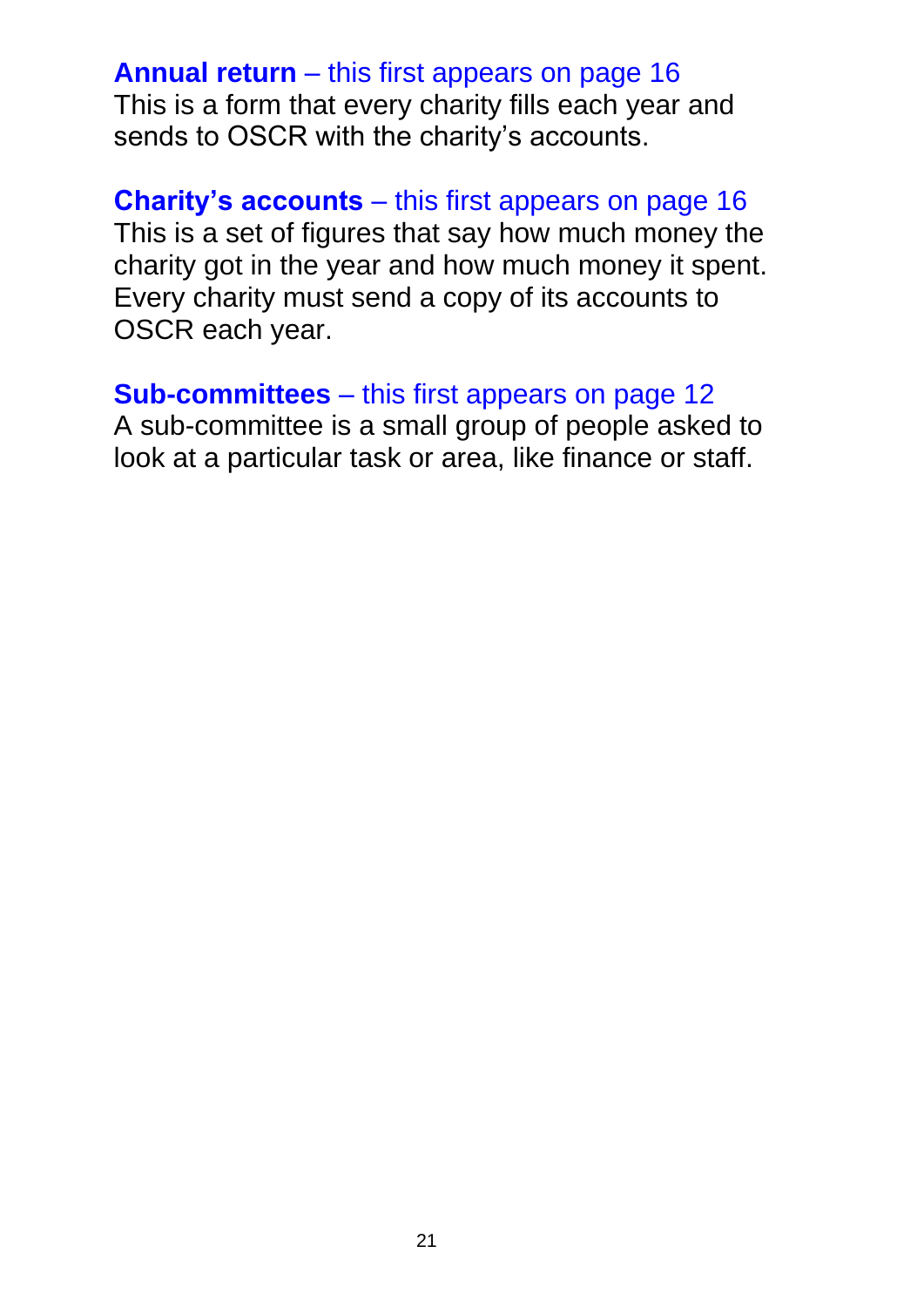**These organisations and resources can give you more information.**

#### **Charities and Trustee Investment (Scotland) Act 2005**

[www.opsi.gov.uk/legislation/scotland/acts2005/asp\\_20](http://www.opsi.gov.uk/legislation/scotland/acts2005/asp_20050010_en_1) [050010\\_en\\_1](http://www.opsi.gov.uk/legislation/scotland/acts2005/asp_20050010_en_1)

**SCVO Governance - good practice for the voluntary sector**

[www.scvo.org.uk/governance](http://www.scvo.org.uk/governance)

#### **Scottish Governance Code**

[www.governancecode.scot](http://www.governancecode.scot/) 

#### **Charity Commission for England and Wales**

[www.gov.uk/government/organisations/charity](https://www.gov.uk/government/organisations/charity-commission)[commission](https://www.gov.uk/government/organisations/charity-commission)

#### **The Law Society of Scotland**

[www.lawscot.org.uk](http://www.lawscot.org.uk/)

#### **Third Sector Interface (TSI)**

[www.gov.scot/publications/third-sector-interfaces](http://www.gov.scot/publications/third-sector-interfaces-contact-details)[contact-details](http://www.gov.scot/publications/third-sector-interfaces-contact-details)

#### **Companies House**

[www.gov.uk/government/organisations/companies](http://www.gov.uk/government/organisations/companies-house)[house](http://www.gov.uk/government/organisations/companies-house)

#### **Information Commissioner's Office (data protection and access to information)**

[www.ico.org.uk](http://www.ico.org.uk/)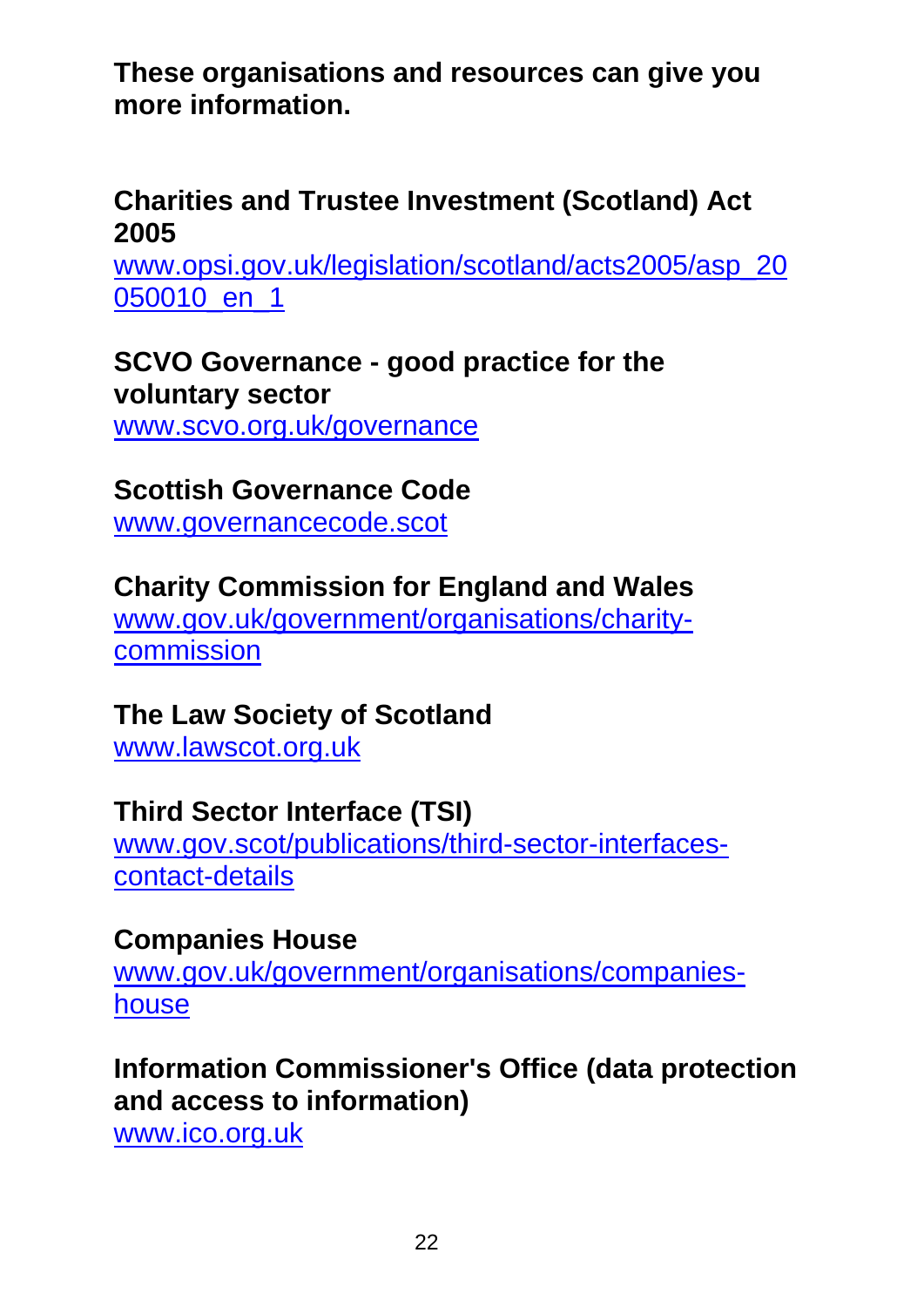#### **Directory of Social Change**

[www.dsc.org.uk](http://www.dsc.org.uk/)

#### **Scottish Fundraising Standards Panel**

[www.goodfundraising.scot](http://www.goodfundraising.scot/)

**Institute of Fundraising** [www.institute-of-fundraising.org.uk](http://www.institute-of-fundraising.org.uk/)

**Fundraising Regulator** [www.fundraisingregulator.org.uk](http://www.fundraisingregulator.org.uk/)

#### **Institute of Chartered Secretaries and Administrators** [www.icsa.org.uk](http://www.icsa.org.uk/)

**Health and Safety Executive - information about health and safety at work**

[www.hse.gov.uk](http://www.hse.gov.uk/)

#### **Equality and Human Rights Commission** [www.equalityhumanrights.com](http://www.equalityhumanrights.com/)

#### **Acas - employment issues**

[www.acas.org.uk](http://www.acas.org.uk/) 

#### **Volunteer Scotland**

[www.volunteerscotland.net](http://www.volunteerscotland.net/)

#### **Association of Chief Officers of Scottish Voluntary Organisations**

[www.acosvo.org.uk](http://www.acosvo.org.uk/)